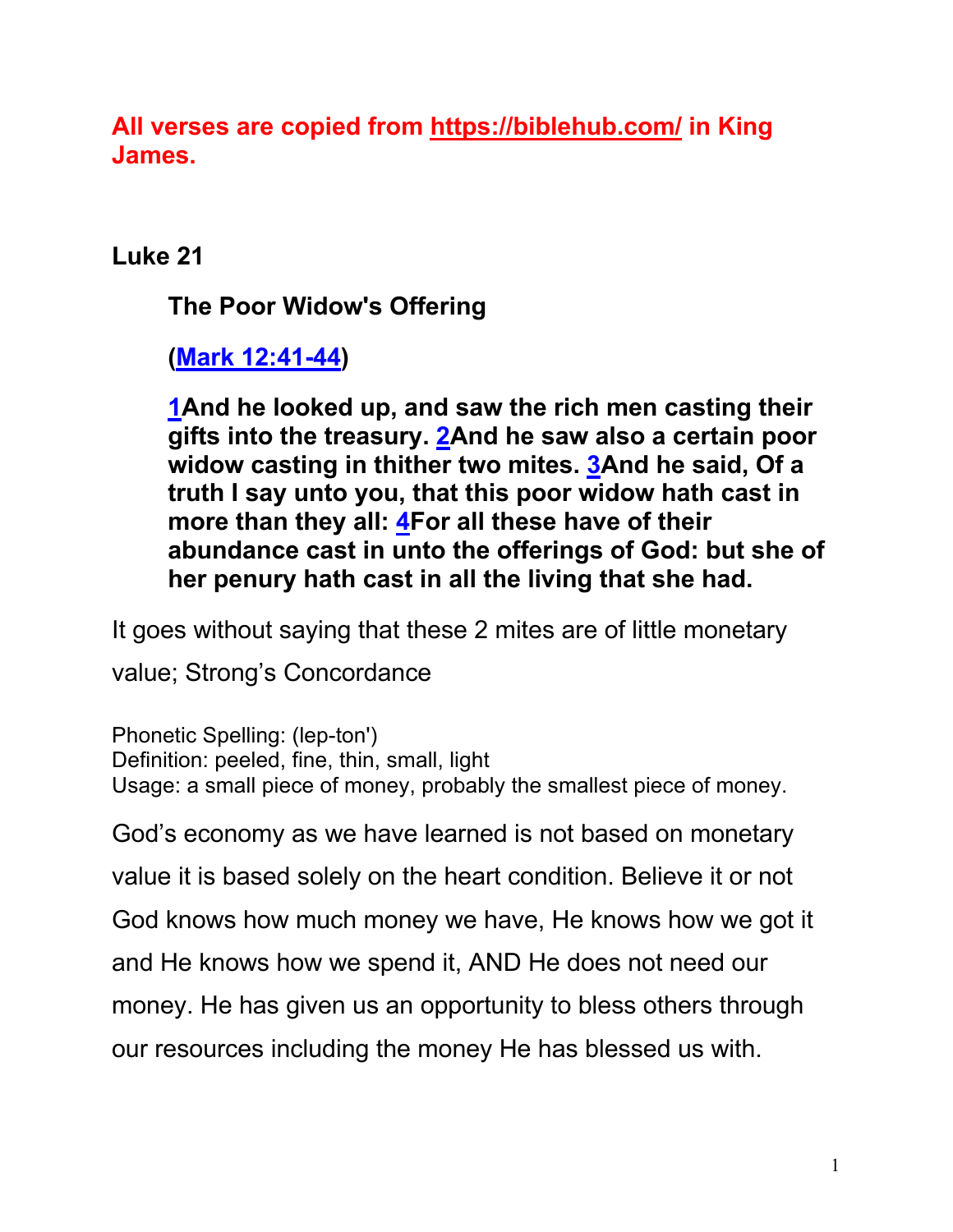It is said that you can tell where a person's heart is by looking at their check book. Check books are kind of a thing of the past, so we'd have to look at the debit and credit card purchase and still see where the heart is.

> *Matthew 6: 1Take heed that ye do not your alms before men, to be seen of them: otherwise ye have no reward of your Father which is in heaven.*

*2Therefore when thou doest thine alms, do not sound a trumpet before thee, as the hypocrites do in the synagogues and in the streets, that they may have glory of men. Verily I say unto you, They have their reward. 3But when thou doest alms, let not thy left hand know what thy right hand doeth: 4That thine alms may be in secret: and thy Father which seeth in secret himself shall reward thee openly.*

The story of the widow's mites reflects this Kingdom economy, a little if that all you have is a fortune in the Kingdom.

## **Temple Destruction Foretold**

**(Matthew 24:1-4; Mark 13:1-9)**

**5And as some spake of the temple, how it was adorned with goodly stones and gifts, he said, 6***As for* **these things which ye behold, the days will come, in the which there shall not be left one stone upon another, that shall not be thrown down.**

These short two sentences begin the voyage of understanding the

future both the disciple's future and ours. This prophesy of the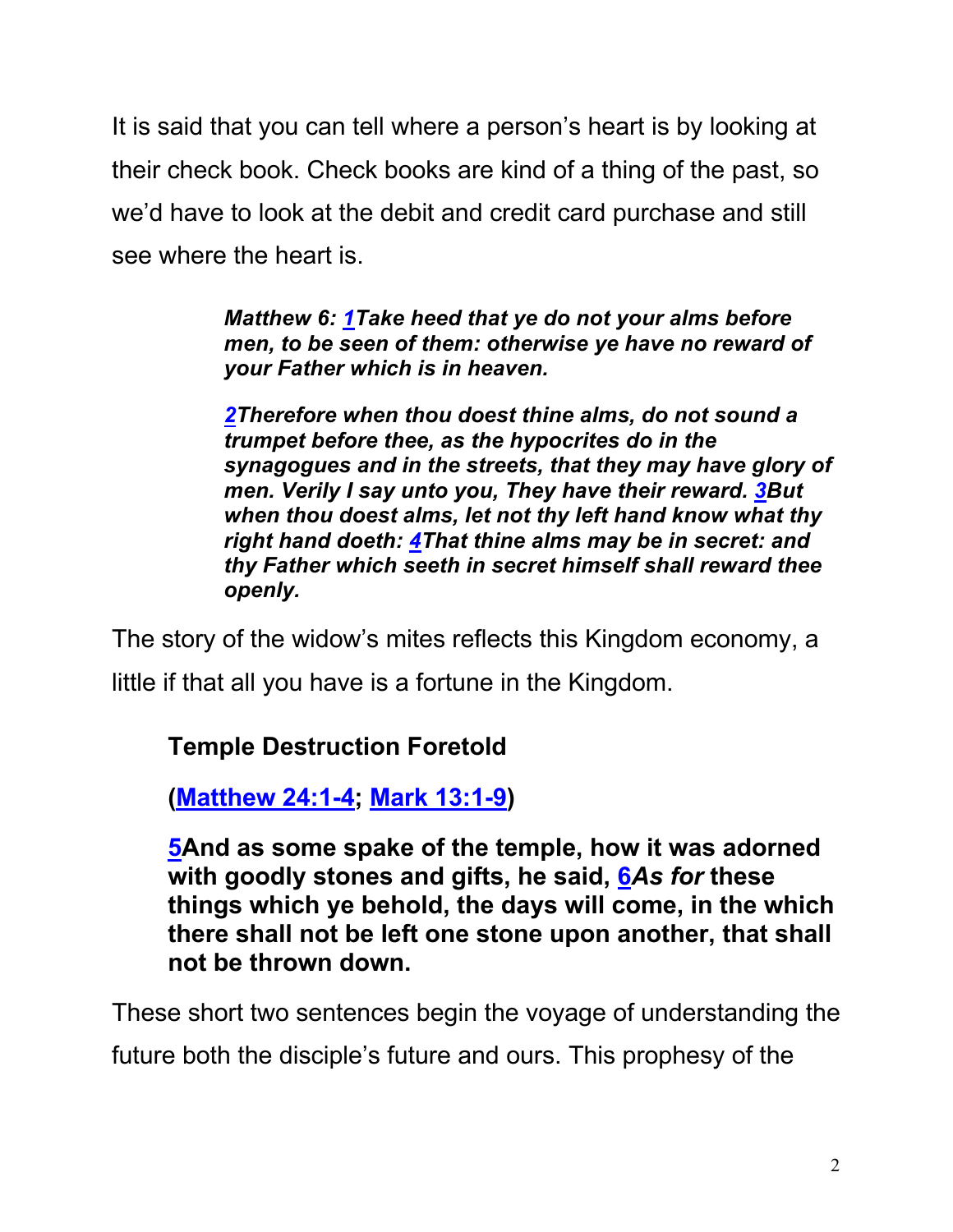destruction of the Temple was but one sign of the coming end times for the Disciples as well as for us.

As for the Disciples this prophesy was but a generation of years away, about 40 years to be more precise. But that was not all that Jesus addresses here, He goes beyond the near future that the Disciples were inquiring about and looks several thousand years into the future.

**7And they asked him, saying, Master, but when shall these things be? and what sign** *will there be* **when these things shall come to pass? 8And he said, Take heed that ye be not deceived: for many shall come in my name, saying, I am** *Christ***; and the time draweth near: go ye not therefore after them.**

The first caution is that many will come in Jesus' name. There are some verses that allude to men who claim to be of some authority but not outwardly claiming to be the Messiah at least in the Bible.

> *Acts 5: 36For before these days rose up Theudas, boasting himself to be somebody; to whom a number of men, about four hundred, joined themselves: who was slain; and all, as many as obeyed him, were scattered, and brought to nought. 37After this man rose up Judas of Galilee in the days of the taxing, and drew away much people after him: he also perished; and all, even as many as obeyed him, were dispersed. 38And now I say unto you, Refrain from these men, and let them alone: for if this counsel or this work be of men, it will come to nought: 39But if it be of God, ye cannot overthrow it; lest haply ye be found even to fight against God.*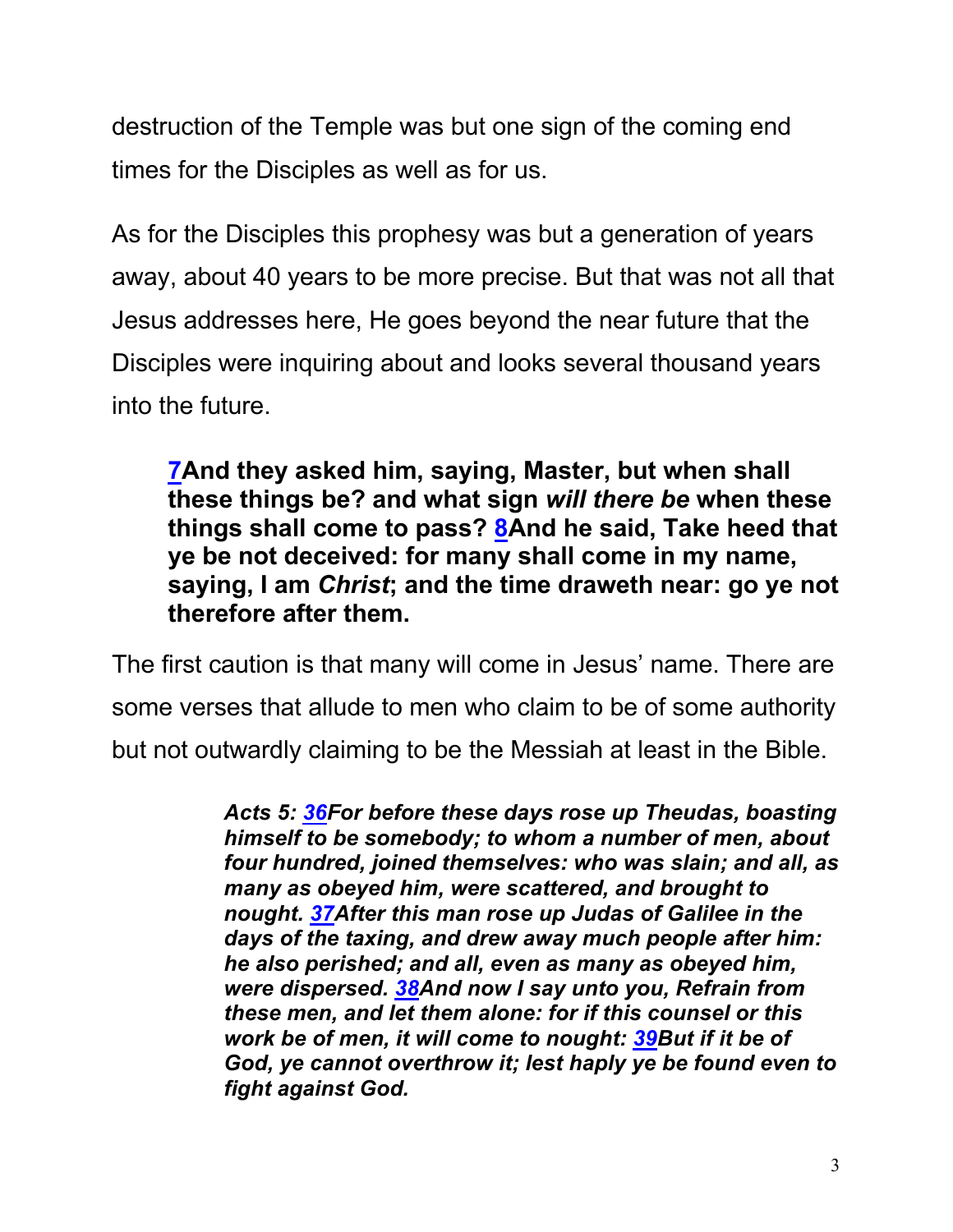The real point was not the near future for the Disciples but the long-range future for the world and the Church. There have been many men claiming to be the Messiah. With each failed attempt the world became more antagonistic toward Christianity and any claims of the reality of a Messiah. The world is falling farther and farther into the abyss and is seeking answers in all the wrong places.

# **June 7, 2020**

# **9But when ye shall hear of wars and commotions, be not terrified: for these things must first come to pass; but the end** *is* **not by and by.**

Since this was written there have been hundreds and thousands of wars; not world wars as they are called there has only been 2 world wars, but we don't have a good definition of what a world war really is. There have been many wars and conflicts in which the superpowers of the world take sides and are in conflict with each other but through proxy wars. What we can take from this verse is Jesus telling us not to be "terrified". The reason Christians are not to be terrified is that we are to put our trust in Jesus, God and the Holy Spirit and in Them alone when it comes to walking out our lives in this world. God tells us He did not give us a spirit of fear;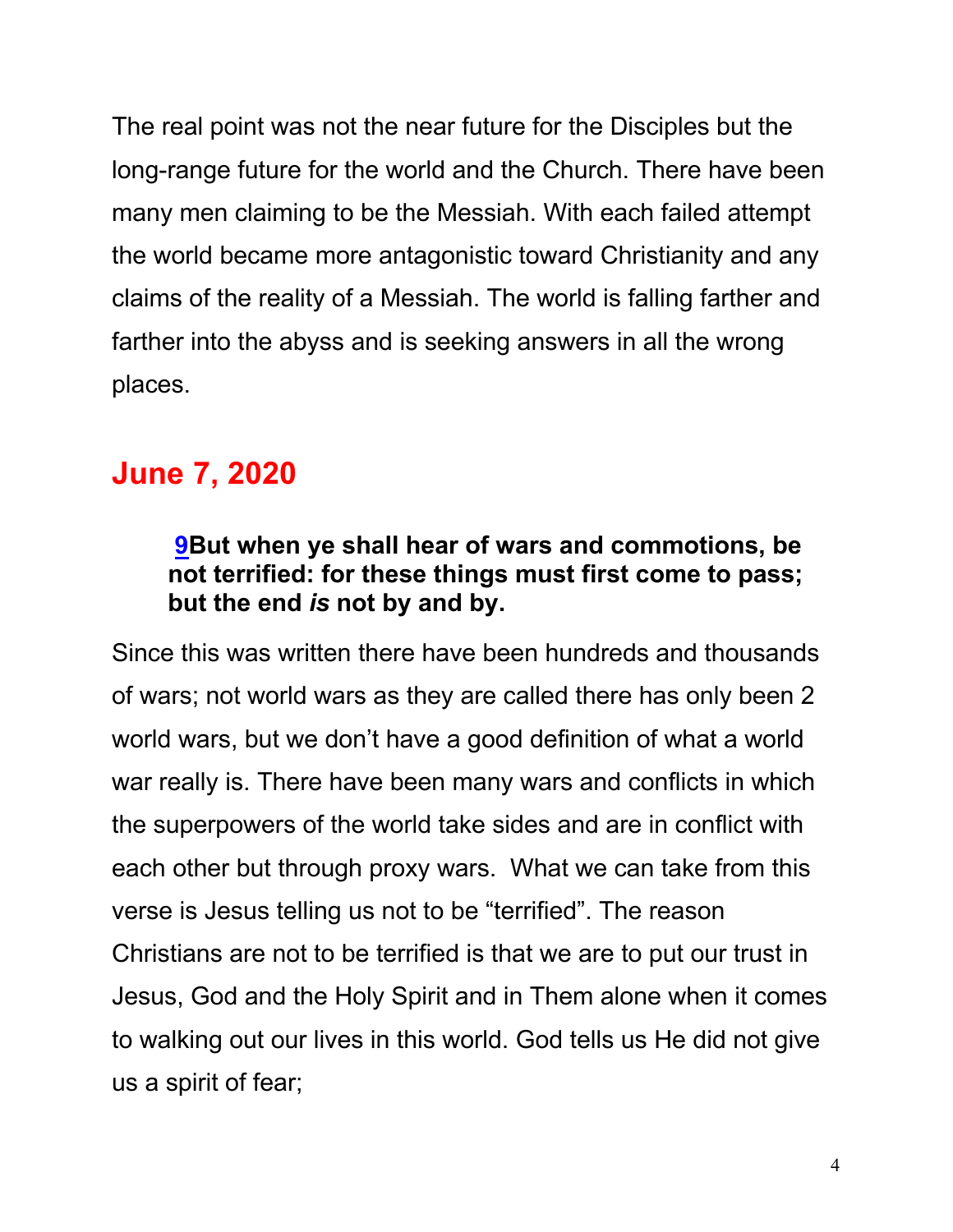#### *2 Timothy 1:7 For God hath not given us the spirit of fear; but of power, and of love, and of a sound mind.*

Either God is going to protect us from all the things that evil in this world has to throw at us or He is not. We are not assured of protection on everything we encounter; by protection I mean a guaranteed long life. Our free will has a lot to do with how long we live, what we do to carry out God's mission for us requires we use Wisdom we get from Him. If we chose to ignore Wisdom from God in how to walk out our lives, then our lives may get shortened from what we want. Just because we want to engage in high risk behavior does not require that God intervene on our part. For a Christian though, to die is to be reunited with Jesus in heaven. For the non-believer death is the greatest tragedy in their existence.

Jesus continues of the things that will come to the earth and it's inhabitants as we draw closer to His return.

# **Witnessing to All Nations**

# **(Matthew 24:9-14; Mark 13:10-13)**

Before we get to deeply into this let's try to draw some boundaries so we can assess who is Jesus talking about and what time frame is He referring to?

**Q.** First, who is Jesus talking to?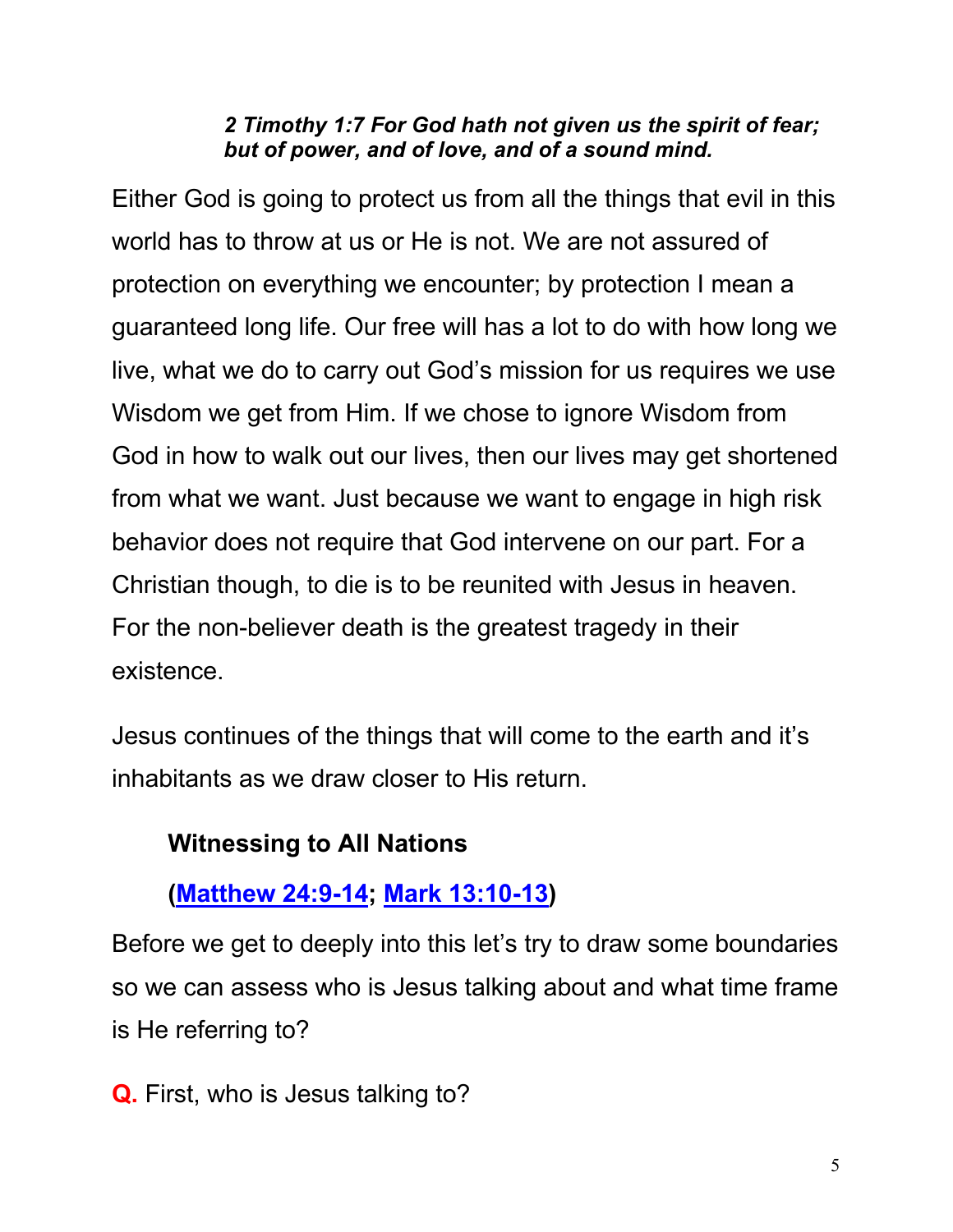We have to go back to verse 5 where it says that "some were" asking"; these some are not identified specifically but it was undoubtedly some of His Disciples and may include some of the troop that followed after Him. But it was definitely those close to Jesus that were speaking and He was responding to.

In verse 7 we see;

#### *"7And they asked him, saying, Master, but when shall these things be? and what sign will there be when these things shall come to pass?"*

The "some" are now referred to as "they"; and they asked Him….

So, the people Jesus was speaking to specifically were His disciples and others that were following Him, so the things He told them they would encounter were quite specific.

**10Then said he unto them, Nation shall rise against nation, and kingdom against kingdom: 11And great earthquakes shall be in divers places, and famines, and pestilences; and fearful sights and great signs shall there be from heaven.**

**Q.** Were these specific things that His disciples would see and experience?

Perhaps they were but it is likely that verses 10 and 11 look farther into the future than the Disciples lives for a simple reason and that is pointed out in the next few verses.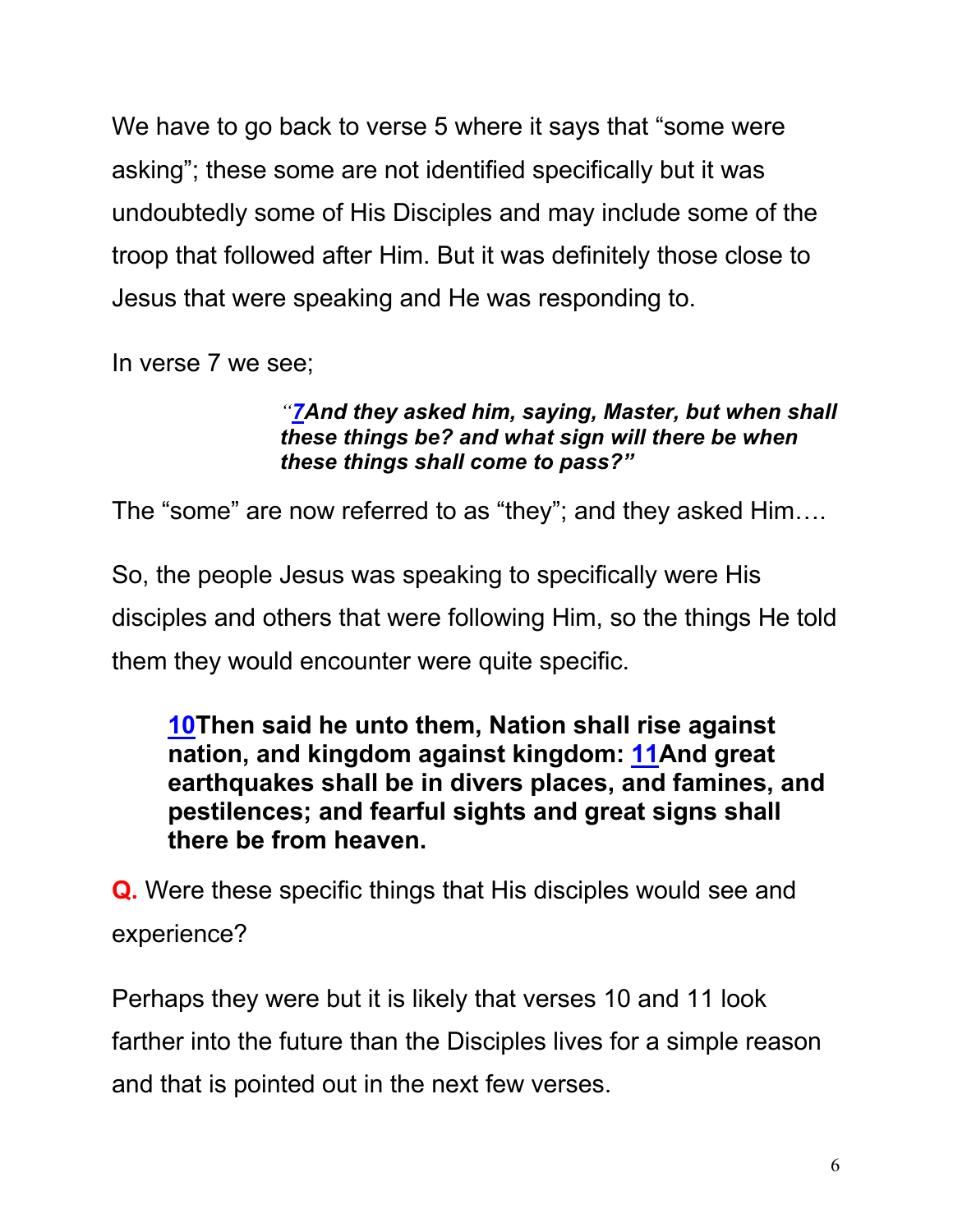## **12But before all these, they shall lay their hands on you, and persecute** *you***, delivering** *you* **up to the synagogues, and into prisons, being brought before kings and rulers for my name's sake.**

This is more specific to the Disciples that they will be persecuted, by their own people and their own people will use the Roman government to inflict prison sentences on them. That was very specific to the Disciples and early Church teachers. The reason for their abuse and incarceration would be very simple; it was for Jesus' name sake. It was because they taught about Jesus, the Way, the Truth and the Life.

# **13And it shall turn to you for a testimony.**

The very persecution that they would endure would become their own testimony about their Love and Faith in Jesus Christ. It would be the measure by which other Christians could weigh their lives against; what was required, what was feasible and what was possible if you walked out your life as Christ command us to.

This is not talking about Salvation; Salvation would be taken care of at the Cross; this was talking about obedience to Christ's Commandments that His disciples of that day and for today should walk out. It was there testimony and it is our testimony. We have not endured the type of persecution here in America that they endured but there is a time coming when those who call on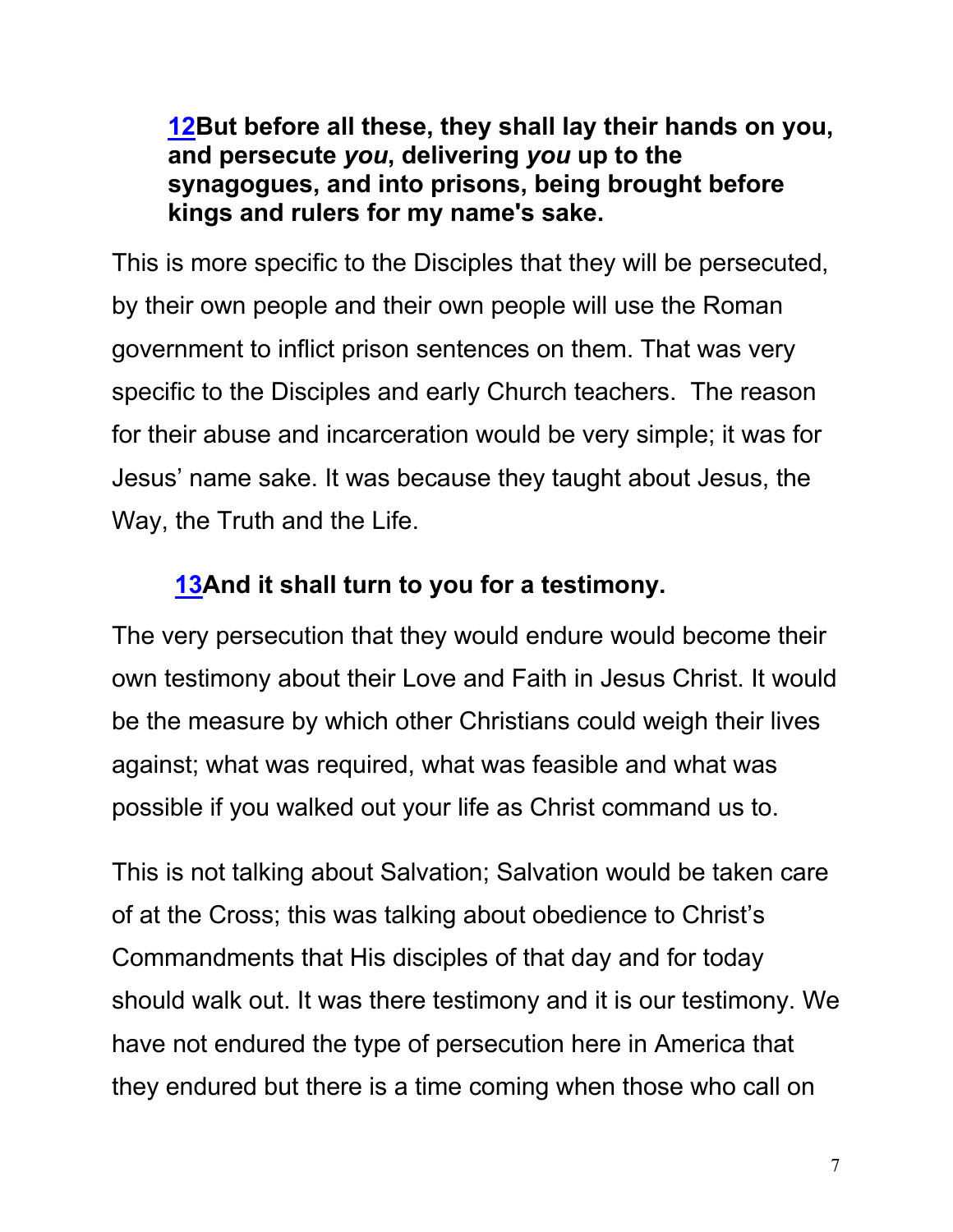the Name of Jesus will endure that persecution here in America. However, there are brothers and sisters of our right this very minute that are enduring those persecutions all around the world.

# **14Settle** *it* **therefore in your hearts, not to meditate before what ye shall answer:**

This is sound wisdom for the warrior; resolve in your heart before the battle starts that you won't shrink from your mission, regardless of the foe that you face. Stay strong in the Lord;

#### *Phillipians 4:1 Therefore, my brethren dearly beloved and longed for, my joy and crown, so stand fast in the Lord, my dearly beloved.*

*Ephesians 6:18 Praying always with all prayer and supplication in the Spirit, and watching thereunto with all perseverance and supplication for all saints;*

Resolve in your hearts that you will not retreat in the face of danger as it relates to sharing the Gospel; We know that Jesus did not welcome what was to come to Him, but He was resolved in carrying out His Mission; to save mankind. He carried out His Mission so that all men might be saved; that none should perish! The only thing standing between all mankind and the free gift of Salvation is our own free will.

# **15For I will give you a mouth and wisdom, which all your adversaries shall not be able to gainsay nor resist.**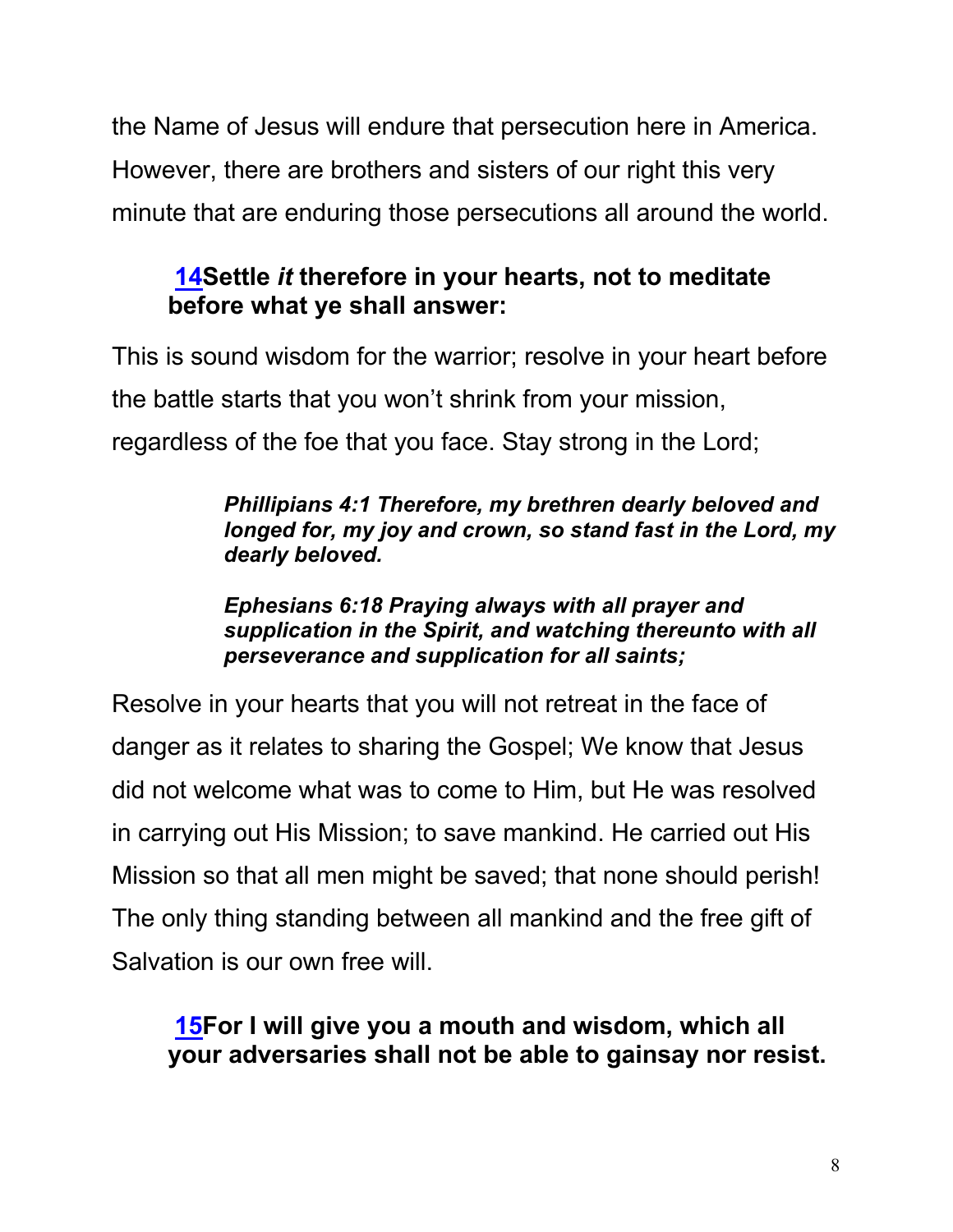A Commanding General will not send out his troops with out ample supplies, to carry out a mission; and Jesus did not send us out without first equipping us for the Mission at hand.

So, here is your mission if you chose to accept it; not only your mission but your battle array as well.

> *Ephesians 6: 10Finally, my brethren, be strong in the Lord, and in the power of his might. 11Put on the whole armour of God, that ye may be able to stand against the wiles of the devil. 12For we wrestle not against flesh and blood, but against principalities, against powers, against the rulers of the darkness of this world, against spiritual wickedness in high places. 13Wherefore take unto you the whole armour of God, that ye may be able to withstand in the evil day, and having done all, to stand. 14Stand therefore, having your loins girt about with truth, and having on the breastplate of righteousness; 15And your feet shod with the preparation of the gospel of peace; 16Above all, taking the shield of faith, wherewith ye shall be able to quench all the fiery darts of the wicked. 17And take the helmet of salvation, and the sword of the Spirit, which is the word of God:*

*Pray Continually*

*18Praying always with all prayer and supplication in the Spirit, and watching thereunto with all perseverance and supplication for all saints; 19And for me, that utterance may be given unto me, that I may open my mouth boldly, to make known the mystery of the gospel, 20For which I am an ambassador in bonds: that therein I may speak boldly, as I ought to speak.*

Jesus then goes on to declare some other things that will happen to His disciples of that age, but He alludes to yet a later time in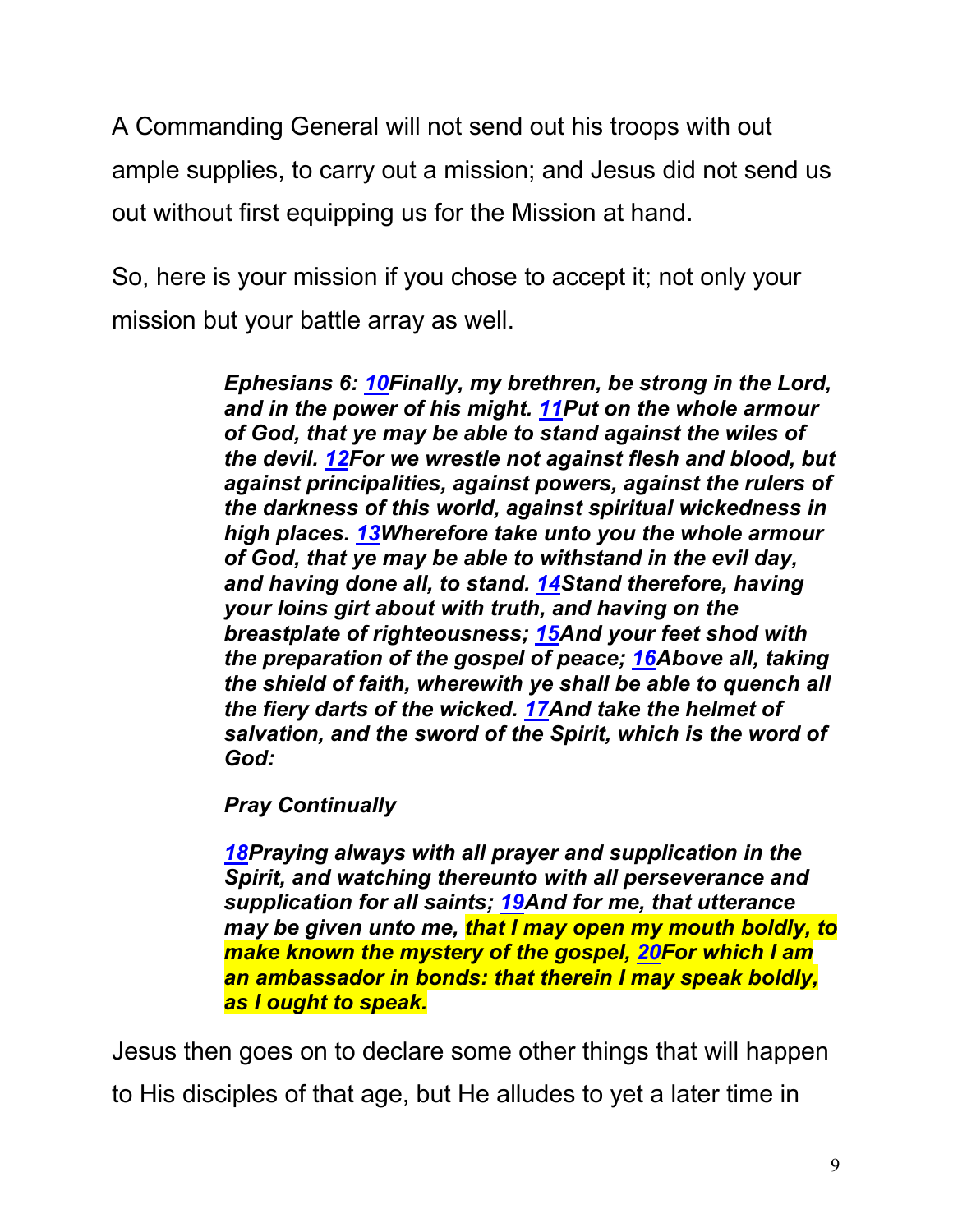the next few verses that would not come for centuries from the day He spoke these words. You will know that based on the term; "times of the Gentiles be fulfilled."

Jesus mixes together both near and distant times when He answers His disciples' questions.

# **16And ye shall be betrayed both by parents, and brethren, and kinsfolks, and friends; and** *some* **of you shall they cause to be put to death.**

This breaking of families due to some walking with Christ and others rejecting it has been seen over the two thousand years since the Cross. Satan has poisoned the hearts of many and those many take the position that we Christians have been brain washed by this nonsense. If they are right what has the world lost that men and women would love other people with Christ's Love, Mercy and Grace? If we are right, then how tragic an end will those who hate Christ suffer?

# **17And ye shall be hated of all** *men* **for my name's sake.**

As the Gospel spread with its invitation of Salvation; many both Jew and Gentile hated those who spread it. It is likely the same reason people hate the Word today; it calls for accountability.

> *Acts 28: 22But we desire to hear of thee what thou thinkest: for as concerning this sect, we know that every where it is spoken against.*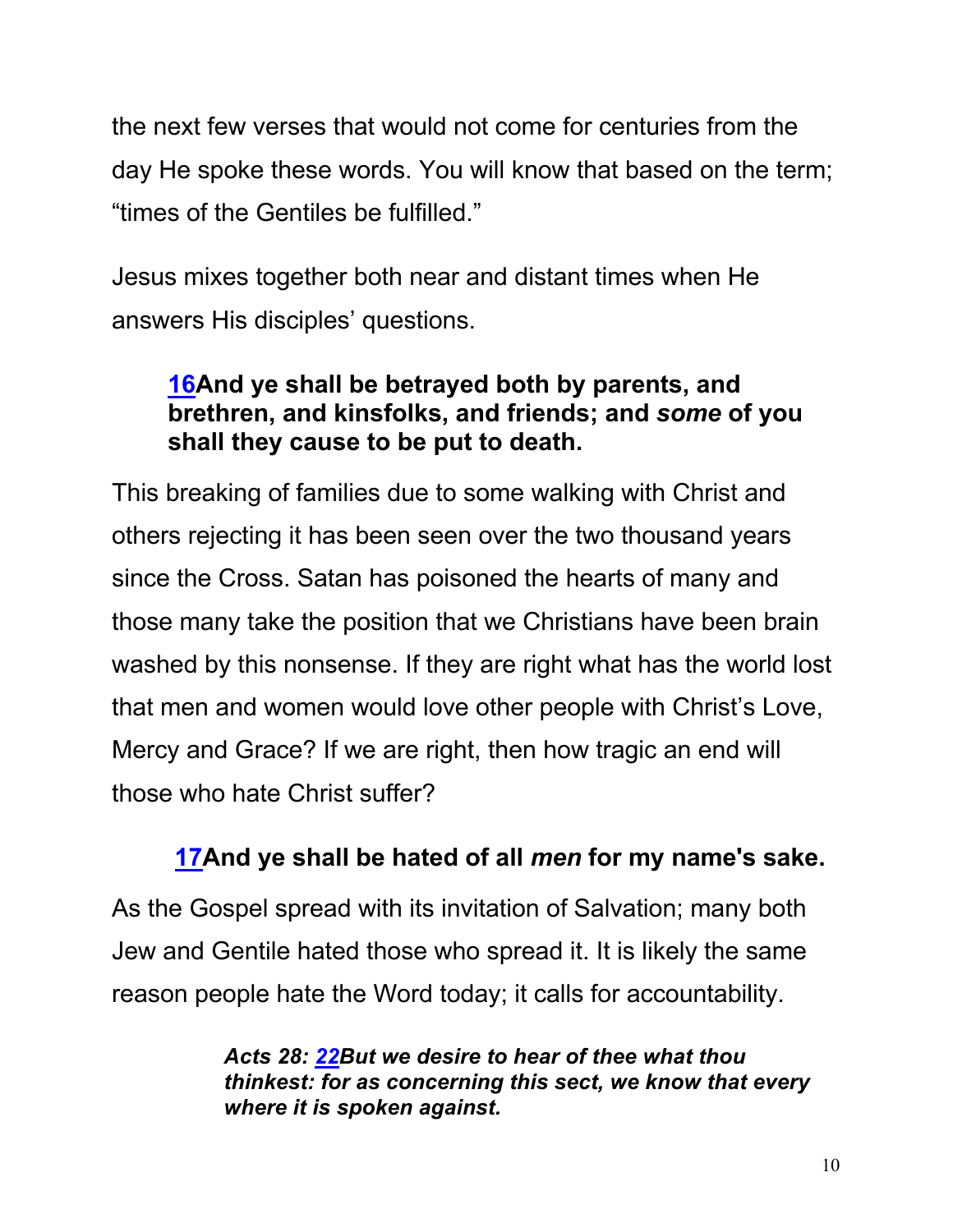This verse from Acts was when Paul asked to speak to the Roman's about Christ. Even though they were willing to listen to Paul, the Roman's explain that everyone they had heard from thus far had spoken against Christianity; they used the term "sect".

# **18But there shall not an hair of your head perish.**

The point Jesus is making here is that you cannot be taken from Him. Nothing about you will perish, before the time that Jesus already knows you will die. And when you die, nothing can keep you from Him; you are sealed by the Blood of the Lamb.

# **19In your patience possess ye your souls.**

This verse goes back to vs 14:

### **14Settle** *it* **therefore in your hearts, not to meditate before what ye shall answer:**

The athlete, the warrior those who are about to face an extreme challenge all have one thing in common; their commitment to see it through, to not quite regardless of the obstacles. That is what Jesus means when He says; "in your patience possess ye your souls". Commit without reservation, knowing that you are saved, and nothing can separate you from Jesus.

Jesus now goes back to the near future; things that the disciples who are with Him will see. He starts with Jerusalem and tells them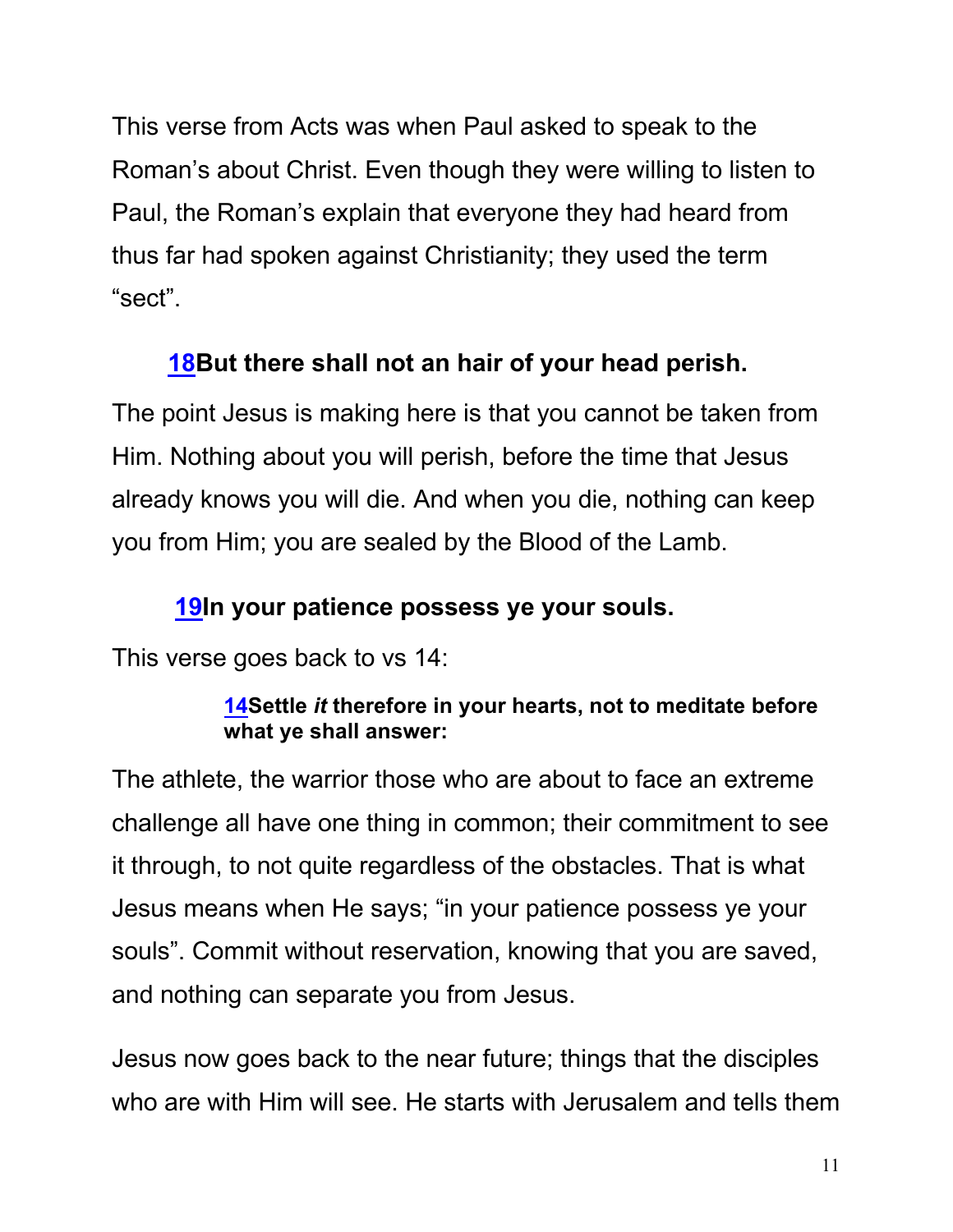of the coming destruction by the Romans. But there is an added fulfillment; one that reaches into the end times, at least 2 thousand years into the future.

It was due to this warning that Christians in Palestine fled before Jerusalem had been sealed off by Titus, the son of Emperor Vespasian of Rome. When all the signs that Jesus had spoken of these Christians fled to the mountains of what is now Jordan and were not among the estimated 1,100,000 Jews killed by the Romans when they razed Jerusalem.

# **The Destruction of Jerusalem**

**(Matthew 24:15-25; Mark 13:14-23)**

**20And when ye shall see Jerusalem compassed with armies, then know that the desolation thereof is nigh. 21Then let them which are in Judaea flee to the mountains; and let them which are in the midst of it depart out; and let not them that are in the countries enter thereinto.**

This warning was for the disciples and those alive in AD 70.

Those who did not believe and stayed in and around Jerusalem were slaughtered; over a million.

**22For these be the days of vengeance, that all things which are written may be fulfilled. 23But woe unto them that are with child, and to them that give suck, in those days! for there shall be great distress in the land, and**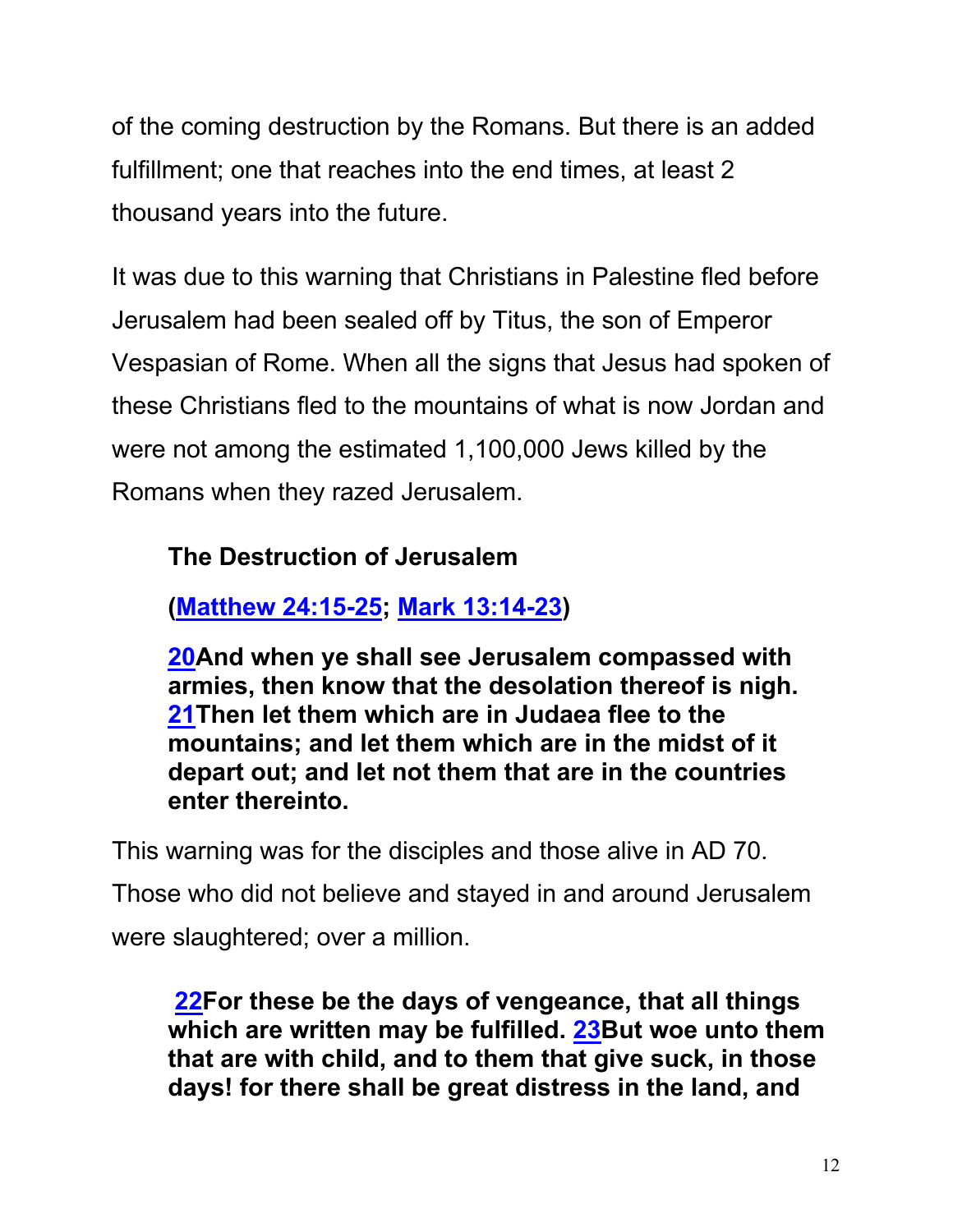**wrath upon this people. 24And they shall fall by the edge of the sword, and shall be led away captive into all nations: and Jerusalem shall be trodden down of the Gentiles, until the times of the Gentiles be fulfilled.**

The last part of vs 24 takes us to a different age than that of 70AD. It takes us to the times described in Revelation when God's vengeance is poured out on all mankind. It alludes to the Tribulation period of Revelation when the Gentiles were still over Jerusalem. Jesus illusion to this coming age of when the dominance of the Gentiles over Jerusalem comes to an end. It is synchronized with the return of Jesus. This is after what we believe to be the Rapture. The Bible talks about Jesus' return; where He actually stands on earth. Jesus does not stand on the earth at the Rapture, He meets His Bride the Church in the air. When Jesus stands again on the earth, the earth changes at His direction.

## **The Return of the Son of Man**

**(Matthew 24:26-31; Mark 13:24-27)**

**25And there shall be signs in the sun, and in the moon, and in the stars; and upon the earth distress of nations, with perplexity; the sea and the waves roaring;** 

There are people and organizations that have literally spent a lifetime or at least half a lifetime studying the eclipses, blood moon, Tetrads etc. None of them have been correct in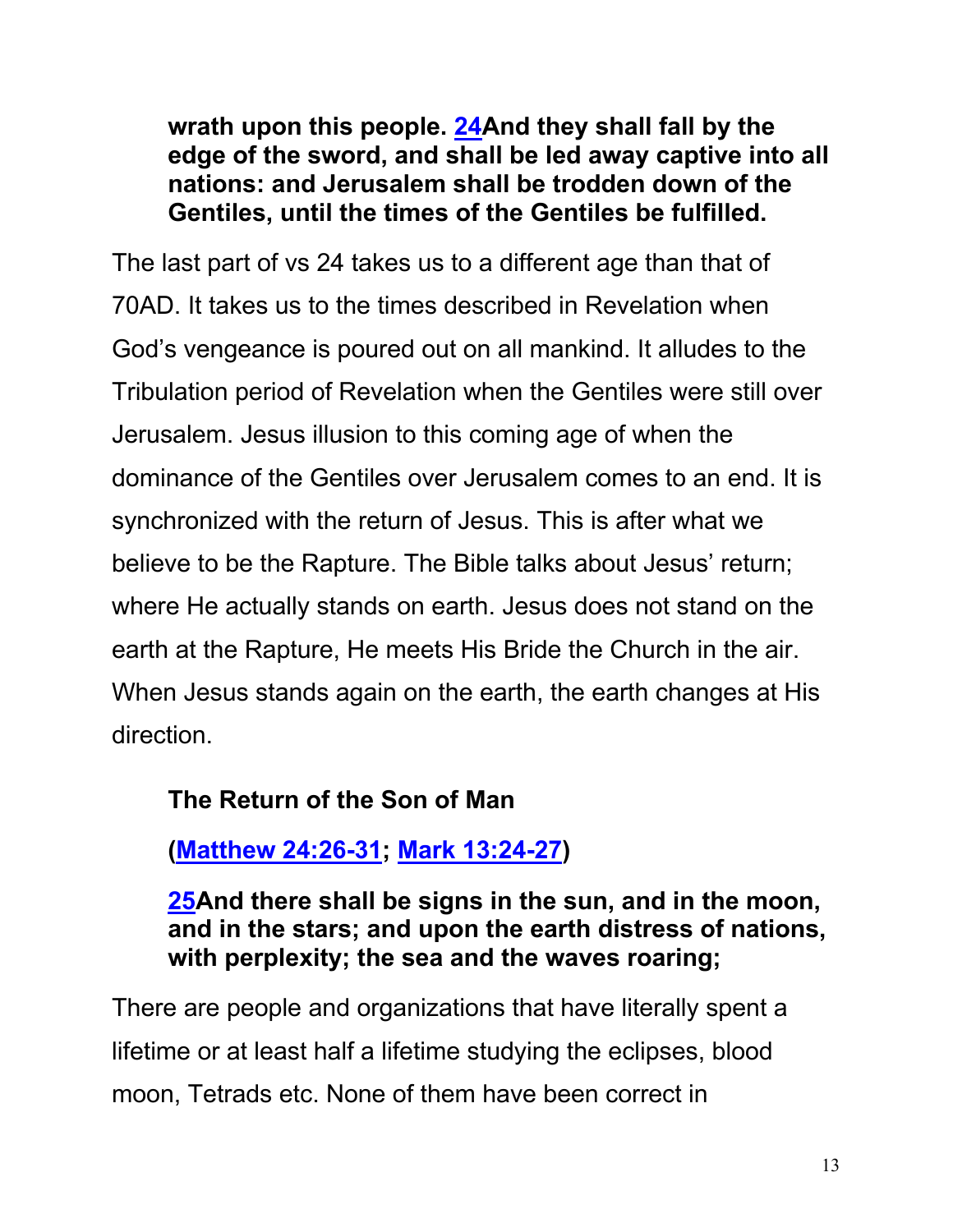determining specific events in the future. They are almost always hindsight; looking at the past and assigning significance to events based on what happened some time ago. Bottom line is that "no one knows the day or the hour".

> *Matthew 24: 32Now learn a parable of the fig tree; When his branch is yet tender, and putteth forth leaves, ye know that summer is nigh: 33So likewise ye, when ye shall see all these things, know that it is near, even at the doors. 34Verily I say unto you, This generation shall not pass, till all these things be fulfilled. 35Heaven and earth shall pass away, but my words shall not pass away. 36But of that day and hour knoweth no man, no, not the angels of heaven, but my Father only. 37But as the days of Noe were, so shall also the coming of the Son of man be. 38For as in the days that were before the flood they were eating and drinking, marrying and giving in marriage, until the day that Noe entered into the ark, 39And knew not until the flood came, and took them all away; so shall also the coming of the Son of man be.*

# **26Men's hearts failing them for fear, and for looking after those things which are coming on the earth: for the powers of heaven shall be shaken.**

Men's hearts failing; refers to heart failure heart attacks brought about by fear; but fear of what?

The verse tells us that these men that die of heart attacks at this time are afraid of, "those things which are coming on the earth". It does not tell us here specifically what things they are we would have to go to other verses.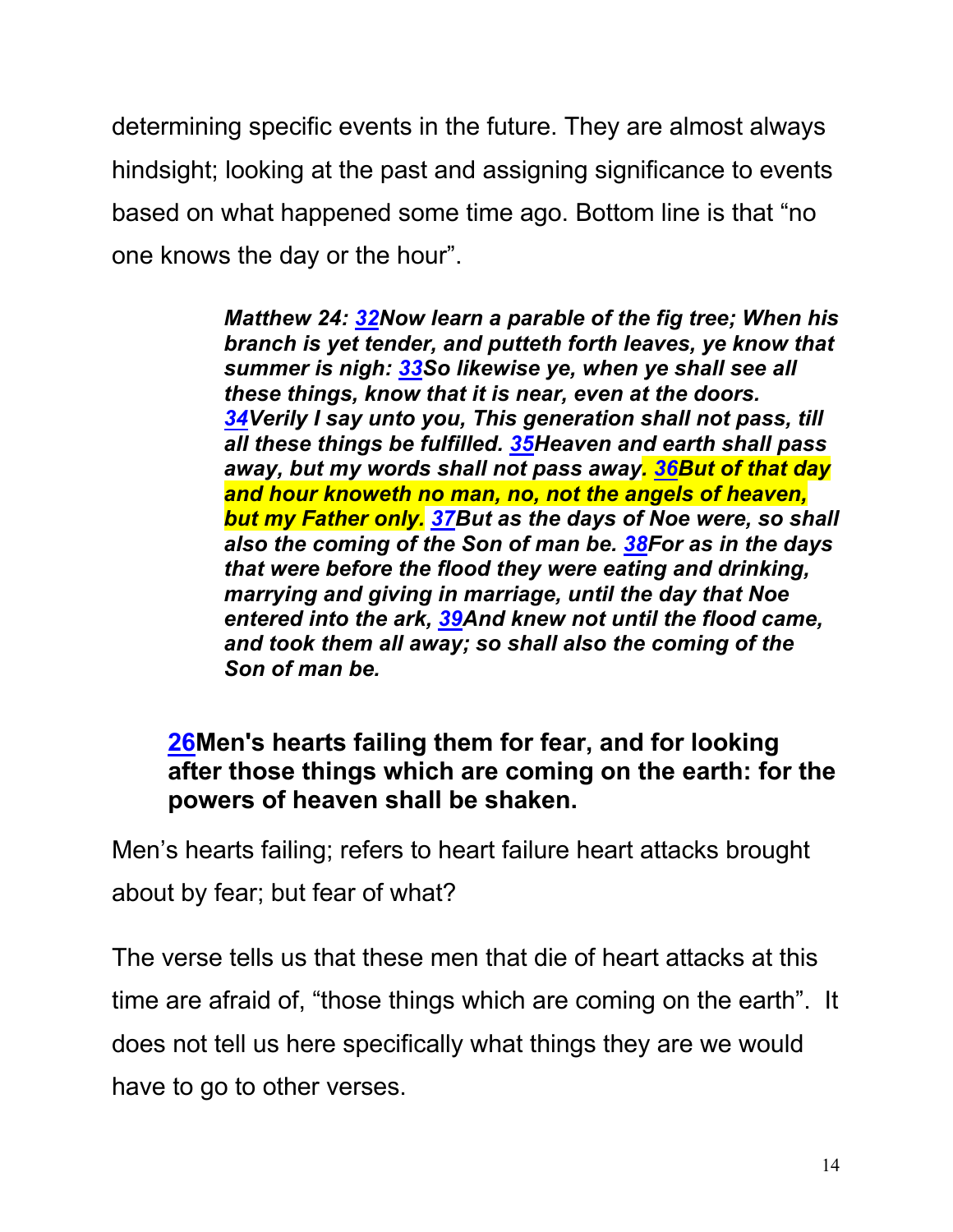During my search of what powers Satan has I ran across a site that is called; http://maitreya.org/english/INDEX.HTM

It is a bazaar site that reeks of Satanic ideals. The basis of the organization is that all religions are complimentary. It is hard to fathom the ideal of "complimentary" when Islam declares that it needs to kill all Jews and Christians. Hmm.

Back to the "powers of heaven shall be shaken". One possible explanation is the war that takes place apparently at about the midpoint of Tribulation.

Next in Revelation 12 we see a vague timeline; perhaps more clearly understood in a Spiritual sense but non-the-less these occurrences are signs God has told us would occur in the heavens.

### *The Woman, Israel*

 *1A great sign appeared in heaven: a woman clothed with the sun, and the moon under her feet, and on her head a crown of twelve stars; 2and she was with child; and she cried out, being in labor and in pain to give birth.* 

When we studied Revelation before it became clear that this was the creation of the nation of Israel through Abraham, Isaac and Jacob. Jacob having 12 sons that were the beginnings of the 12 tribes of Israel. There have been astronomers and seekers that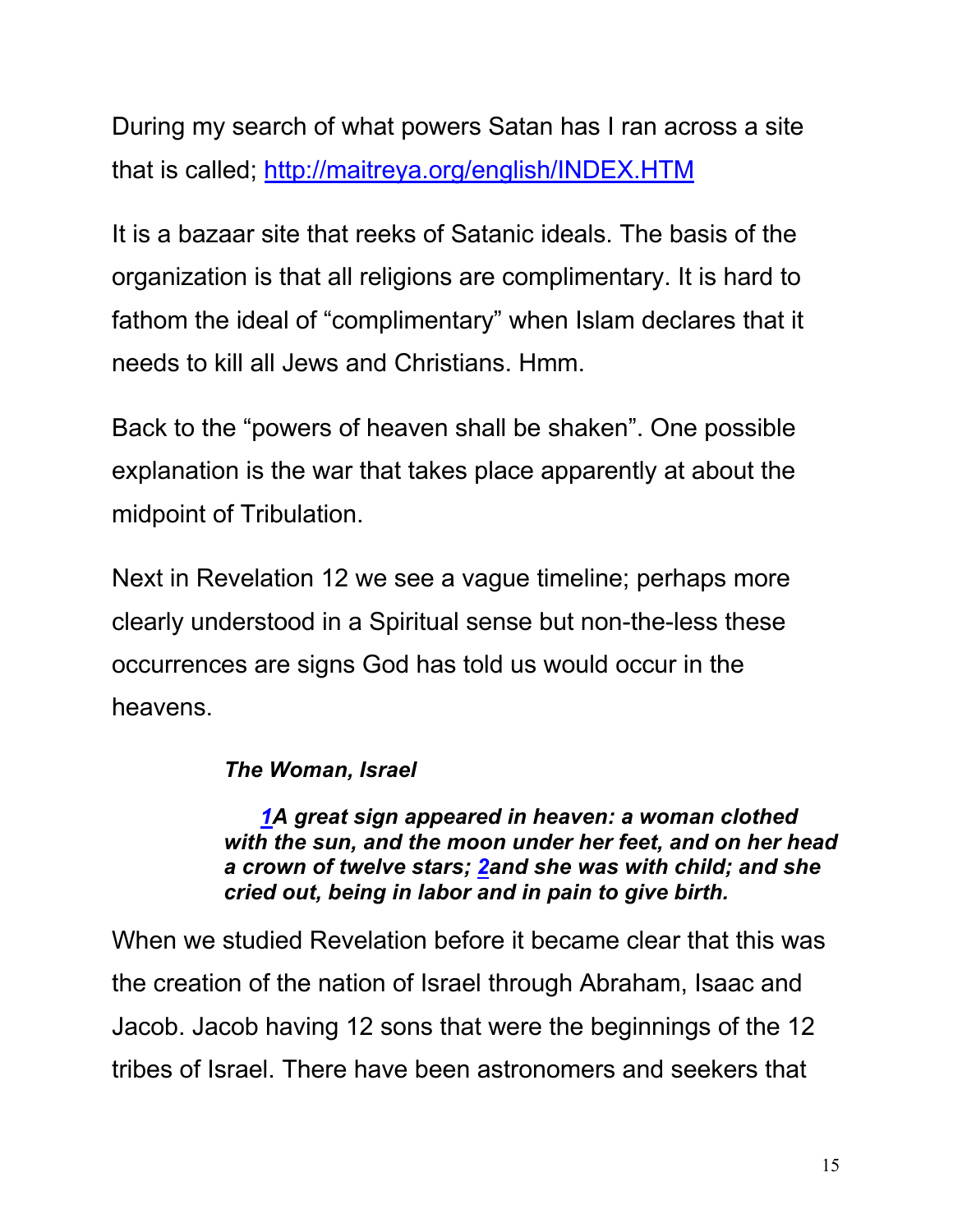have tried to tie specific heavenly alignments with each event on earth. I won't say that they are incorrect I'll simply say that I am incapable at this point of following the logic they present.

### *The Red Dragon, Satan*

 *3Then another sign appeared in heaven: and behold, a great red dragon having seven heads and ten horns, and on his heads were seven diadems. 4And his tail swept away a third of the stars of heaven and threw them to the earth. And the dragon stood before the woman who was about to give birth, so that when she gave birth he might devour her child.* 

The number seven indicates completeness and ten complete power. The ten heads signify complete power and the 7 diadems signify the completeness of the time this will occur.

One would wonder why Satan would be considered complete with complete power. This completeness is not a term only associated with God as we have all come to understand. Completeness in this context simply means that the time is fulfilled that Satan would exhibit the complete power over the earth that he was granted at the fall of man. That long-awaited time is full or complete in this context.

In this timeline which again is vague Satan is not yet but about to be cast out of heaven; he is angry, the Church has been raptured and is out of his reach but there are those left that will feel his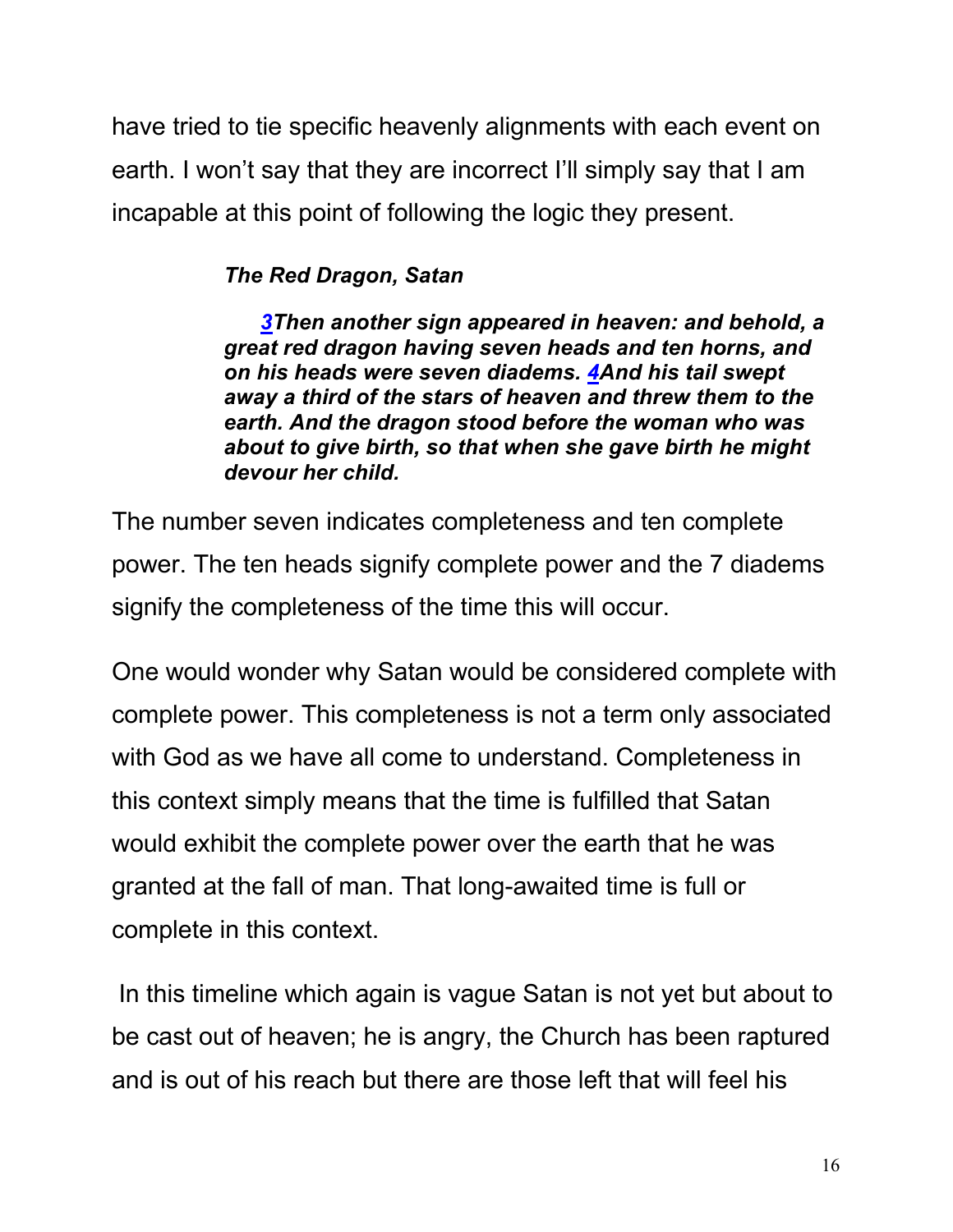wrath and anger. Accompanying this fullness of time or completeness of Satan, he will now exercise his complete power on earth as he takes out his anger against Israel and the Christian's who remain on earth.

### *The Male Child, Christ*

 *5And she gave birth to a son, a male child, who is to rule all the nations with a rod of iron; and her child was caught up to God and to His throne. 6Then the woman fled into the wilderness where she had a place prepared by God, so that there she would be nourished for one thousand two hundred and sixty days.* 

We regress here momentarily to the time of Christ on earth and His ministry to begin His Church, the creation of His Bride. It also alludes to all those who would come to the saving knowledge of Jesus during this Tribulation including many of Israel. They would be protected by God for 3 ½ years. To calculate that you need to use the Jewish calculation of 360-day year not the Gregorian calendar of 365.

We are now chronologically at the mid-point in Tribulation and God has determined to expel Satan from heaven for ever. Satan knew this time was coming but he did not know when. He is outraged by God executing His power over heaven and casting Satan down to the earth. Satan will then lash out at anyone and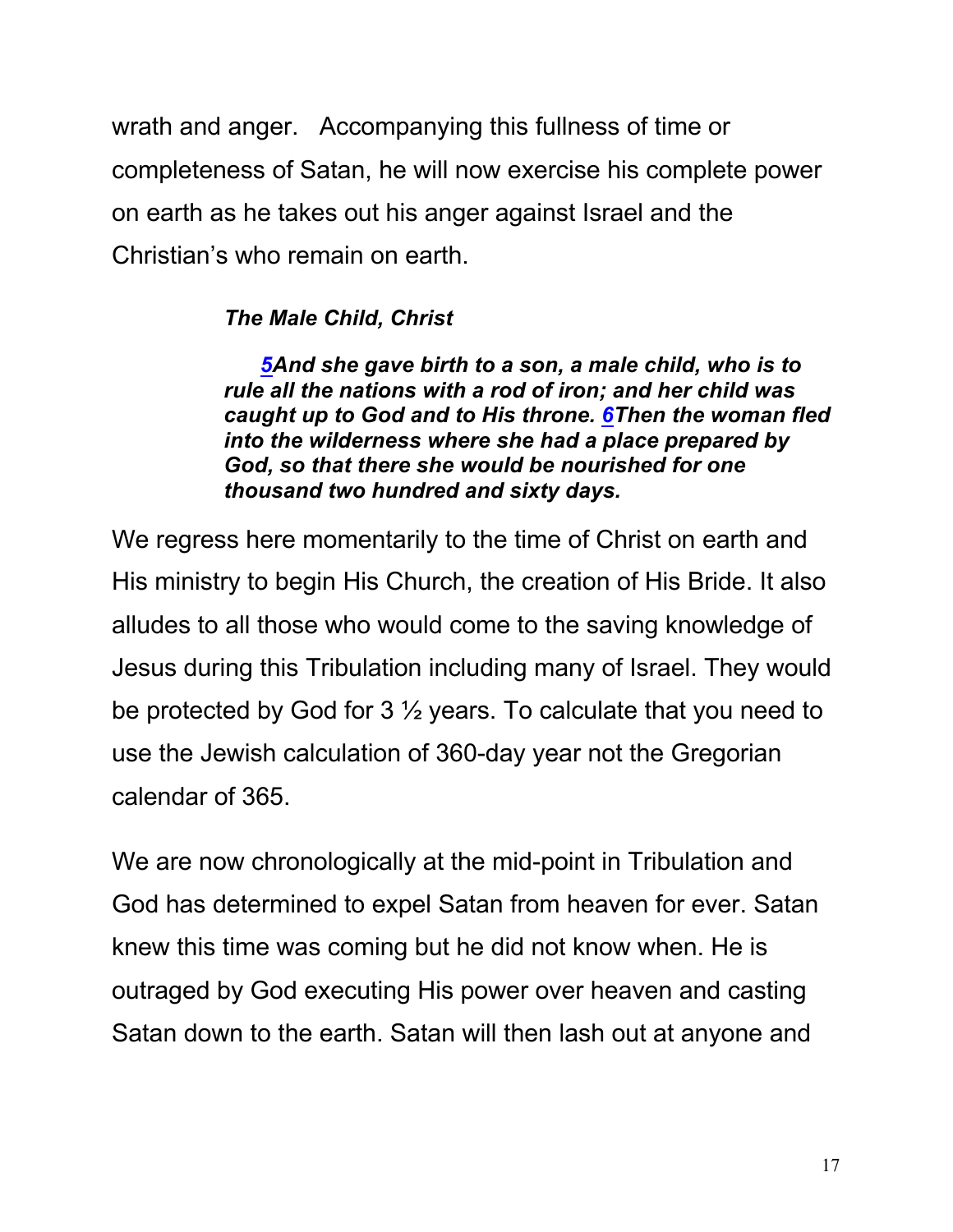anything that reminds him of Elohim, the Old Testament name for the One and Only God.

#### *The Angel, Michael*

 *7And there was war in heaven, Michael and his angels waging war with the dragon. The dragon and his angels waged war, 8and they were not strong enough, and there was no longer a place found for them in heaven. 9And the great dragon was thrown down, the serpent of old who is called the devil and Satan, who deceives the whole world; he was thrown down to the earth, and his angels were thrown down with him. 10Then I heard a loud voice in heaven, saying,*

 *"Now the salvation, and the power, and the kingdom of our God and the authority of His Christ have come, for the accuser of our brethren has been thrown down, he who accuses them before our God day and night. 11"And they overcame him because of the blood of the Lamb and because of the word of their testimony, and they did not love their life even when faced with death. 12"For this reason, rejoice, O heavens and you who dwell in them. Woe to the earth and the sea, because the devil has come down to you, having great wrath, knowing that he has only a short time."*

 *13And when the dragon saw that he was thrown down to the earth, he persecuted the woman who gave birth to the male child. 14But the two wings of the great eagle were given to the woman, so that she could fly into the wilderness to her place, where she was nourished for a time and times and half a time, from the presence of the serpent.*

This "time and times and half a time" has been interpreted as 3 ½ years of time or 1260 days calculated by the Jewish Calendar.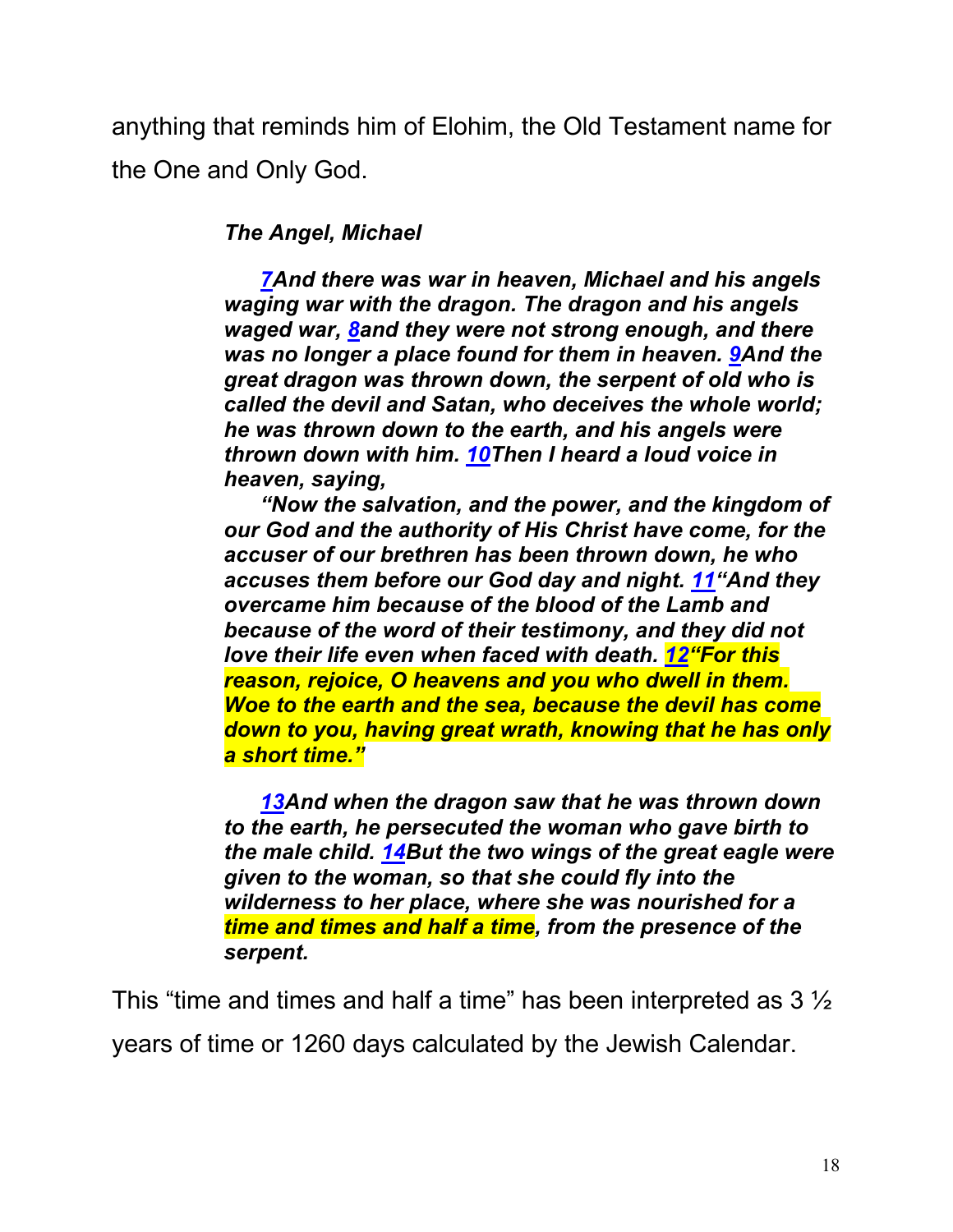*15And the serpent poured water like a river out of his mouth after the woman, so that he might cause her to be swept away with the flood. 16But the earth helped the woman, and the earth opened its mouth and drank up the river which the dragon poured out of his mouth. 17So the dragon was enraged with the woman, and went off to make war with the rest of her children, who keep the commandments of God and hold to the testimony of Jesus.* 

Let's refer back to Luke 21:26

*26Men's hearts failing them for fear, and for looking after those things which are coming on the earth: for the powers of heaven shall be shaken.*

We can see the unprecedented events that will occur in heaven and on earth and those events when observed and realized by men on earth it will literally cause some to die of heart attacks.

# **June 14, 2020**

**27And then shall they see the Son of man coming in a cloud with power and great glory. 28And when these things begin to come to pass, then look up, and lift up your heads; for your redemption draweth nigh.**

Jesus explains to His Disciples a very vague itinerary of His return covering thousands of years in the past from creation of Israel to His return to Israel. Vague in the sense that it covers so much time and has only a few road marks to determine when events occur.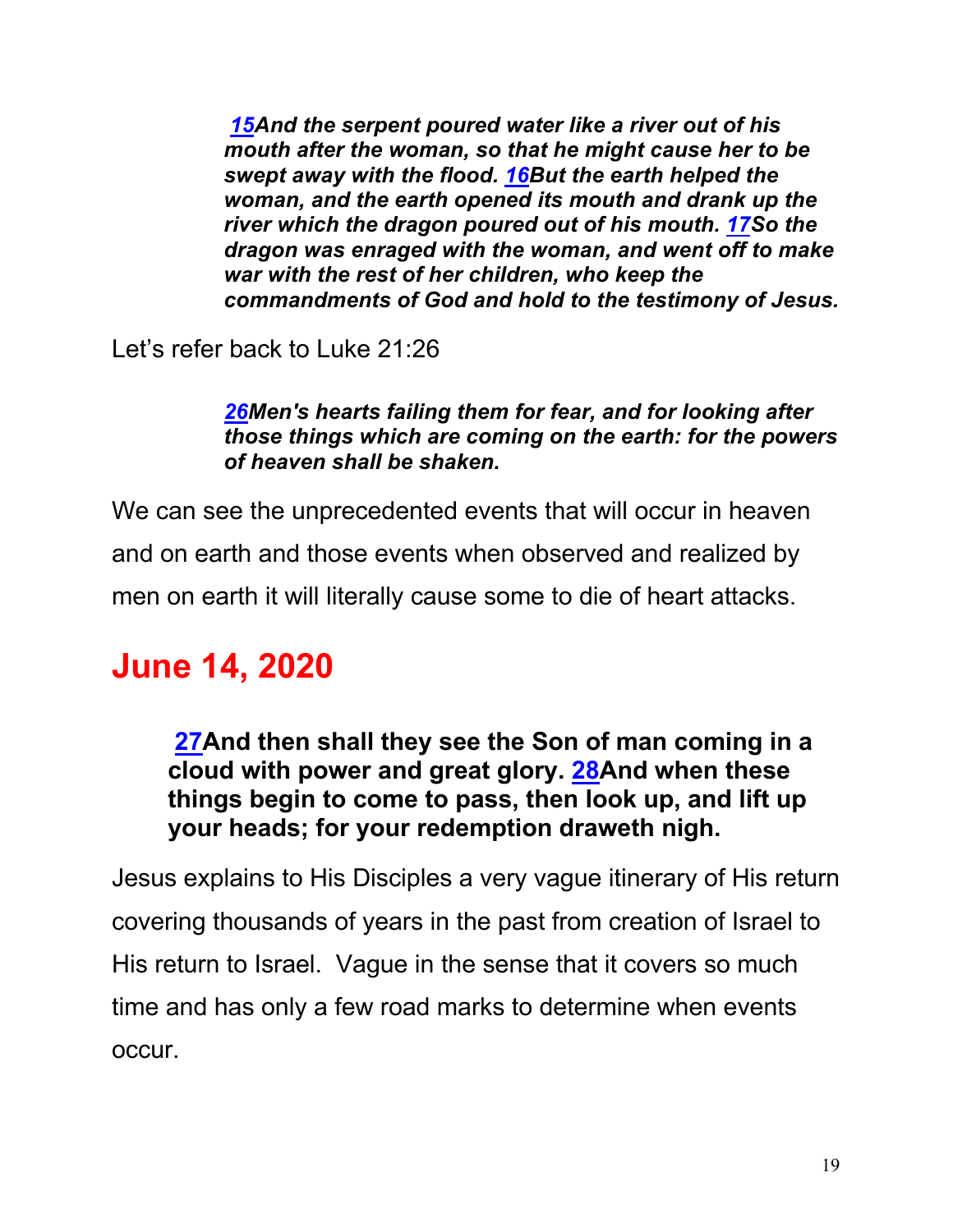Jesus in the next few verses compares a physical occurrence to a Spiritual future event that has massive physical impacts on earth; the budding of a fig tree to describe an event that has yet to occur; but there are signs when it is about to occur.

**29And he spake to them a parable; Behold the fig tree, and all the trees; 30When they now shoot forth, ye see and know of your own selves that summer is now nigh at hand. 31So likewise ye, when ye see these things come to pass, know ye that the kingdom of God is nigh at hand.**

The term "these things" refers back to the previous verses concerning the events in the heavens and things that will happen on earth. Jesus is telling the Disciples and us that when we see these signs just like the budding of a tree that we will know roughly where we are at on this linear timeline He has laid out. Not precisely, but we are told by Christ that we can know the season. There are 4 seasons generally; and Jesus speaks specifically of one season; summer. The other three are of course Winter, Spring and Fall. Jesus says; "that day and hour knoweth no man"…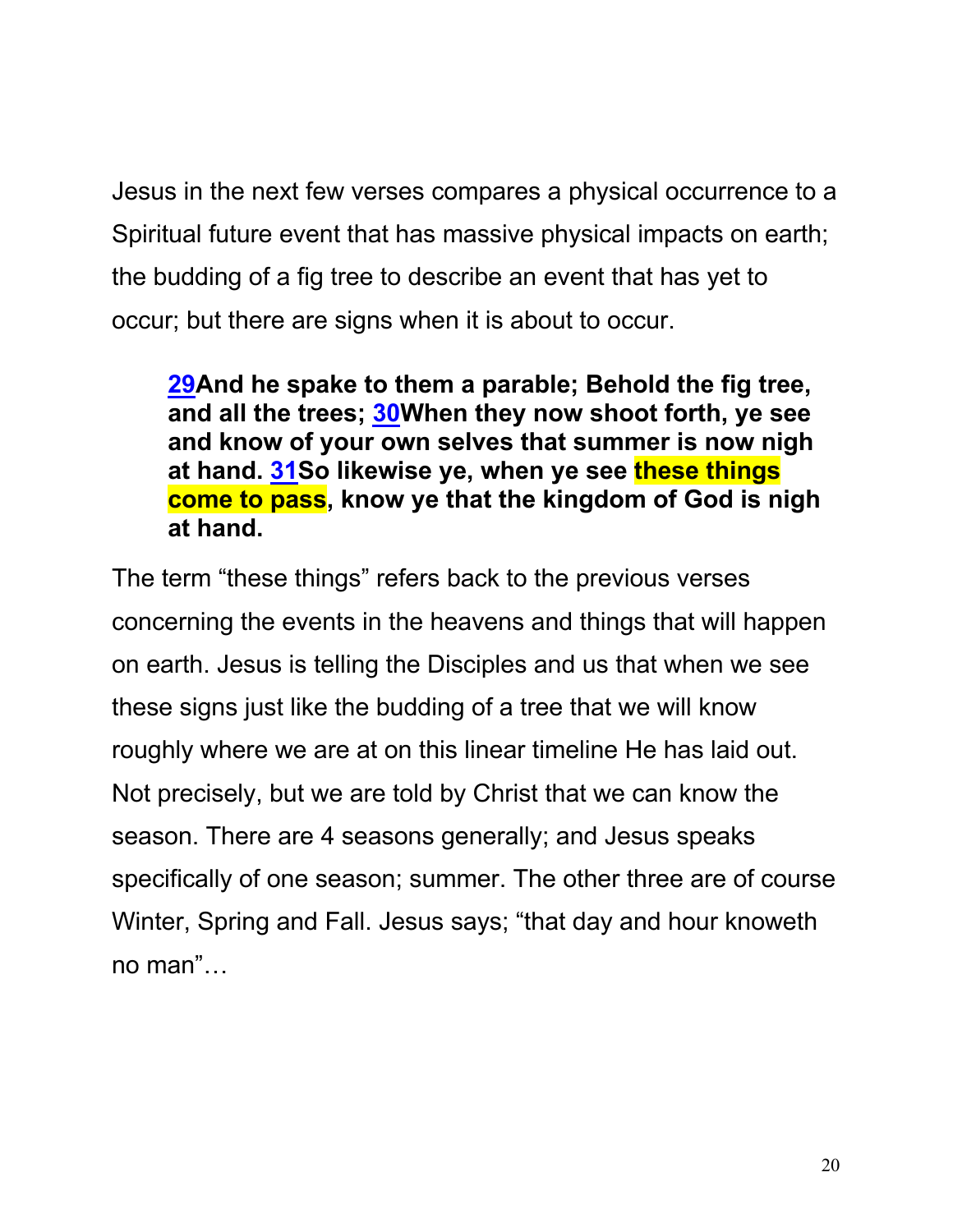The obvious conclusion is that we can know the season by observing the events on earth as well as the events in heavens above the earth.

#### *Matthew 24:36 36But of that day and hour knoweth no man, no, not the angels of heaven, but my Father only.*

Some of "these things" are delineated in vs 25 of Luke 21

#### *25And there shall be signs in the sun, and in the moon, and in the stars; and upon the earth distress of nations, with perplexity; the sea and the waves roaring;*

Remember this is talking about the return of Jesus to earth not the Rapture. The things that Jesus said would appear are not parables but stated a actual occurring events in nature.

# **32Verily I say unto you, This generation shall not pass away, till all be fulfilled. 33Heaven and earth shall pass away: but my words shall not pass away.**

The generation Jesus was speaking of would certainly see the fall of Jerusalem; it was only about 40 years away from when He spoke these words. There are other events that He spoke of that were thousands of years away. God can do away with the earth and heaven if He so chooses but I think it is a euphemism that Jesus is speaking here. He is indicating that all things are potentially temporary except His Word. It will endure all time and all things as it is TRUTH; it does not change.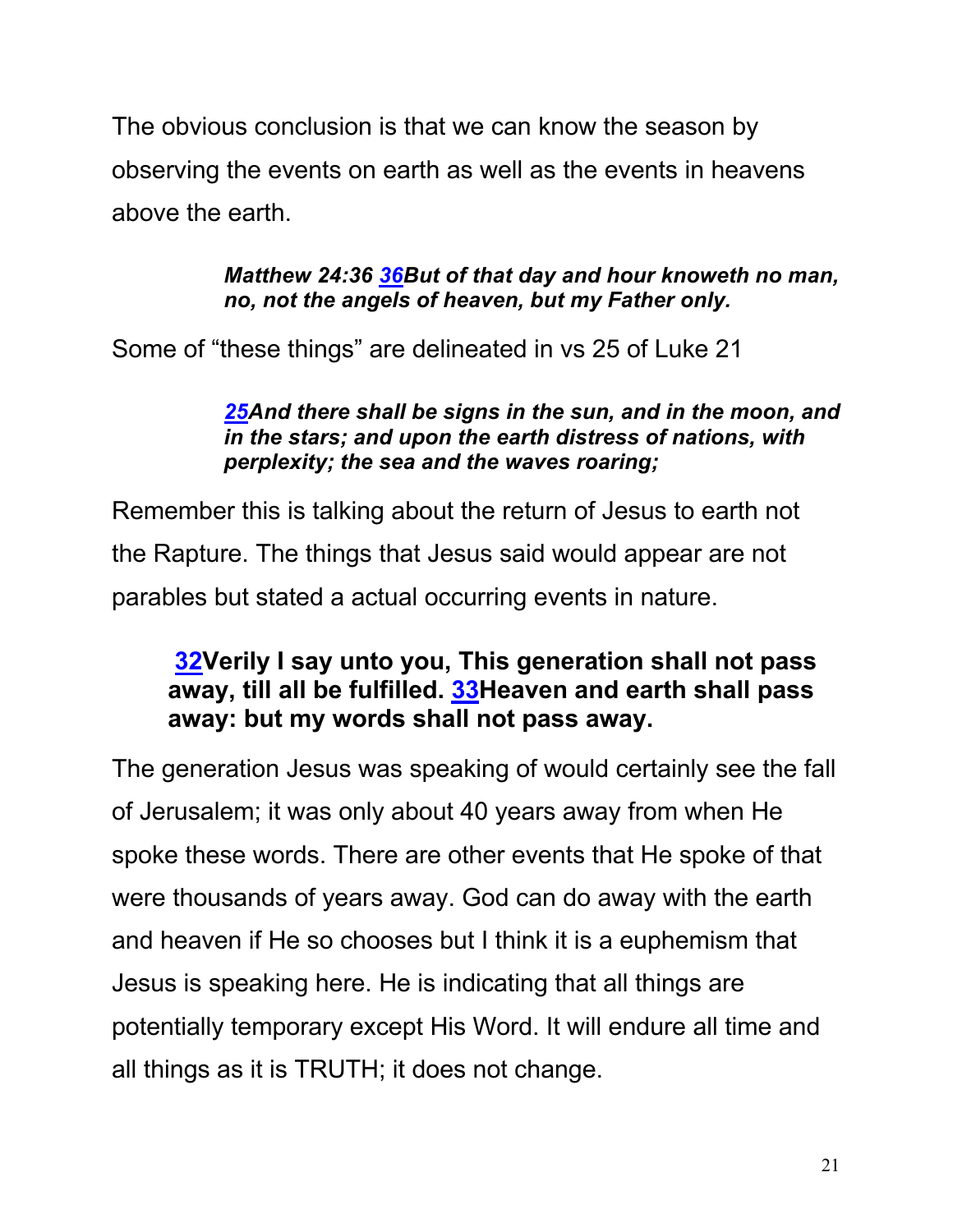# **Be Watchful**

**34And take heed to yourselves, lest at any time your hearts be overcharged with surfeiting, and drunkenness, and cares of this life, and** *so* **that day come upon you unawares.**

This verse is spoken to the disciples and to us. Jesus starts out by cautioning all of us to not be "broken hearted" which, is what is meant by "hearts be overcharged." The reason for this broken heartedness is due to a headache caused by drunkenness in other words a hangover from consuming to much alcohol. This is compounded or even perhaps the catalyst to drink is to dull the overwhelming cares of this life.

A couple of points I think require comment. First there have been many pastors and teachers over the years that I have heard teach that the wine of that day would not cause inebriation. That is simply not accurate, I believe there is ample examples of drunkenness in the day of our Lord. Jesus was never drunk, and we only have one occurrence when He even speaks to drinking wine and that is at the last supper, even though He does not drink the wine as it is described by Him as an emblem, a type of His Blood. Neither does it tell us He ate of the break as He gave it also as an emblem a type of His Body. It is not, never has been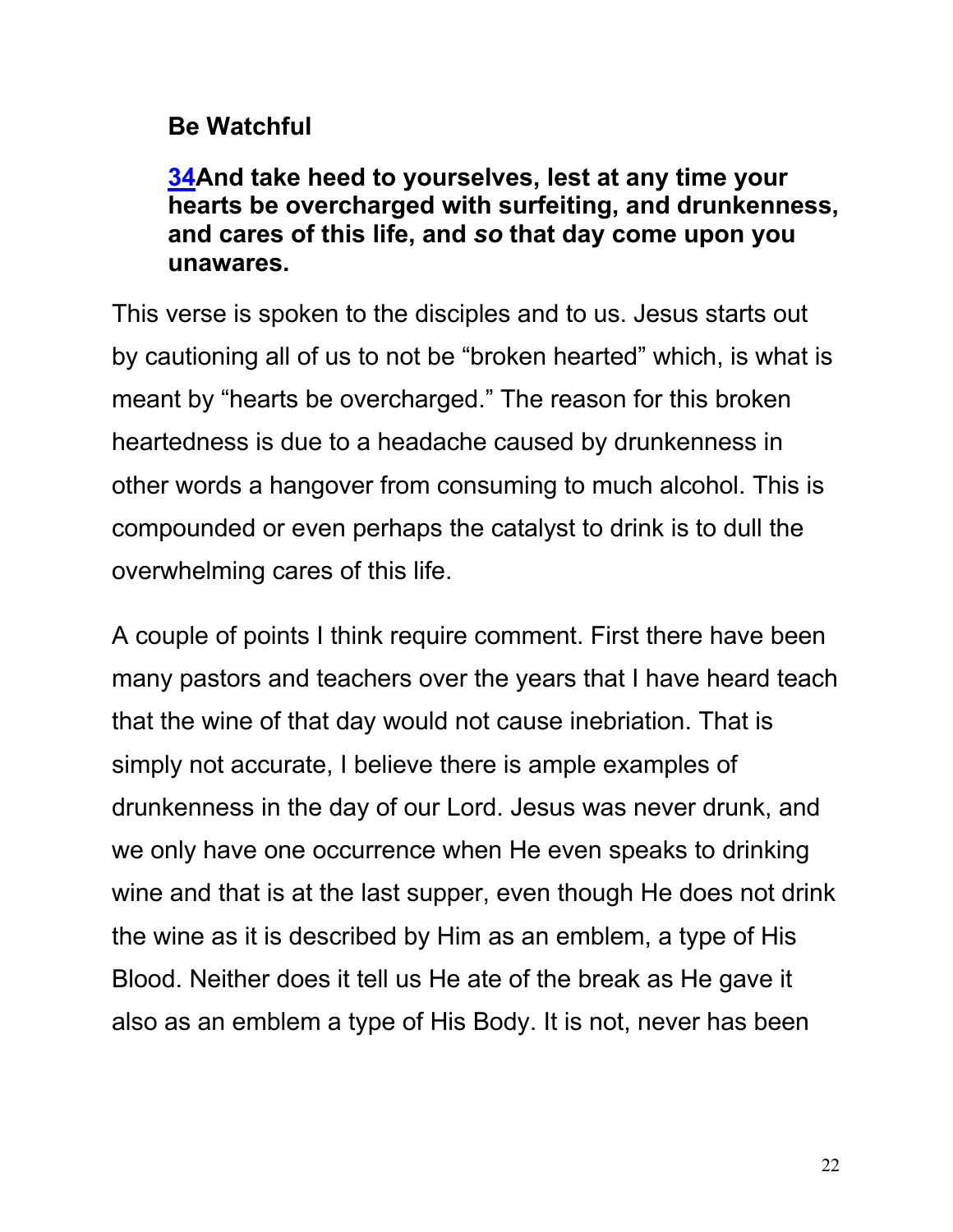and never will be His real Blood or His real Body, that is a thought creation of man not of God.

The second point is that Jesus obviously knew of the stress of this life and the impact on individuals and He offers a warning; alcohol is not the answer even a short-term answer; we must keep our wits about ourselves. To have a drink is not a sin, to become drunk is. Wisdom would tell us not to hang out in bars even if we are not drinking, by hanging out I mean as a routine event such as the TV show Cheers represented. People making a bar a normal part of their lives is not good for our witness or our Christian character. To go to a bar is not a sin, there are sinners there and if God sends you there then go as He asks. But do not lie to yourself and go there to get drunk or cavort with drunkards.

The point Jesus was making was at the end of the verse;

#### *"so* **that day come upon you unawares."**

There is no day or time when Jesus is authorizing the Believer to become drunk, not one. Regardless of festival, weddings, reunions, troubled times, heart-breaking times; no none, not one.

## **35For as a snare shall it come on all them that dwell on the face of the whole earth.**

**Q.** What becomes a snare?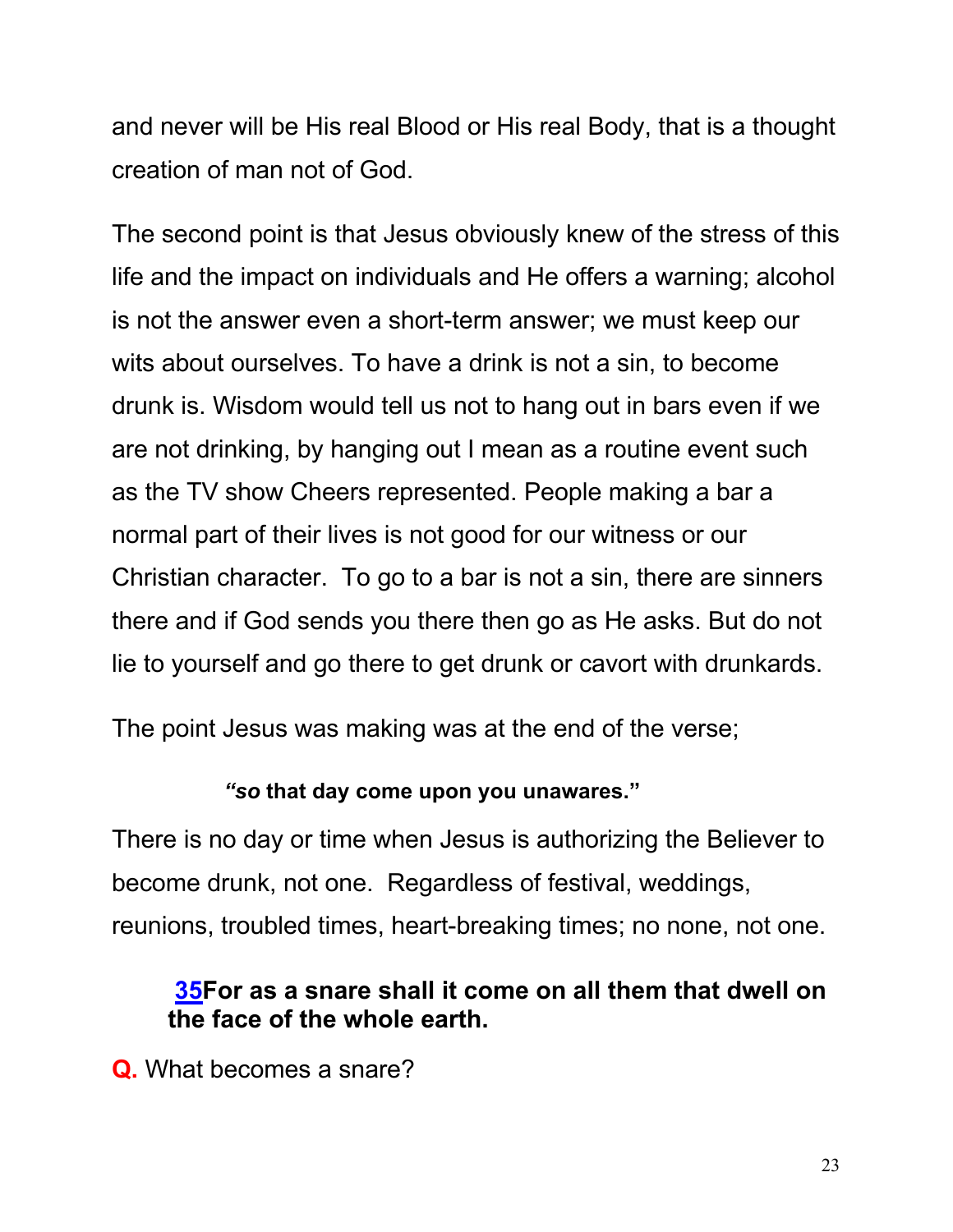Jesus is refereeing back to the issue of becoming drunk. How many people have fallen into that snare and destroyed their lives? Let's expand it as the Bible speaks to other snares in the same way, drugs, fornication all ploys by Satan to destroy our lives and steal humankind away from Jesus.

**Q.** Who are the potential victims of this lifestyle?

**"all them that dwell on the face of the whole earth."**

**36Watch ye therefore, and pray always, that ye may be accounted worthy to escape all these things that shall come to pass, and to stand before the Son of man.**

**Q.** What is the defense against this insidious blight that has fallen on mankind?

Watch and pray.

Watch is defined in Strong's Concordance as;

Phonetic Spelling: (ag-roop-neh'-o) Definition: to be sleepless, wakeful Usage: I am not asleep, am awake; especially: I am watchful, careful.

Praying as the term in this verse is rendered, is to beg God to aid you to stay alert and avoid this trap of drunkenness and debauchery.